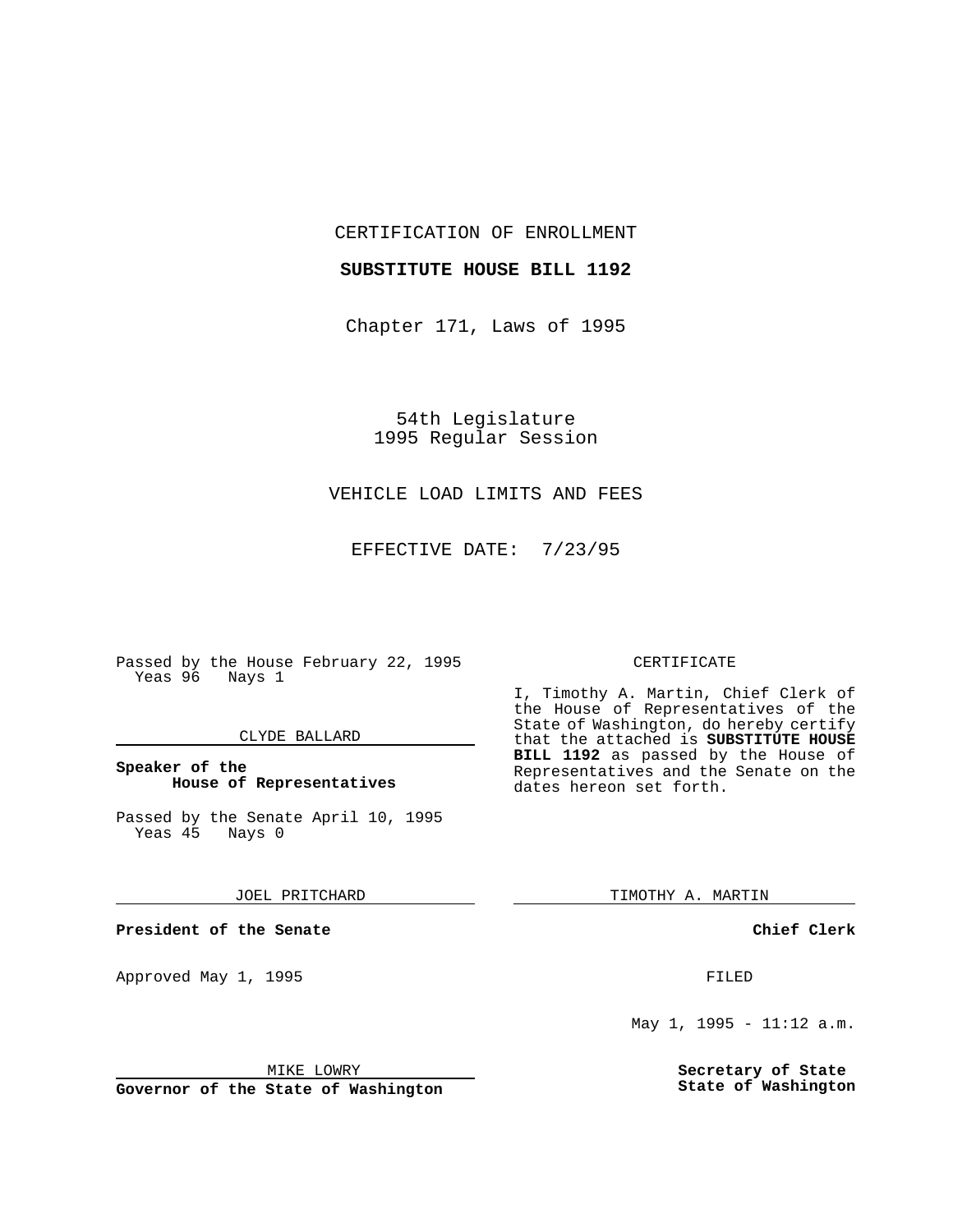# **SUBSTITUTE HOUSE BILL 1192** \_\_\_\_\_\_\_\_\_\_\_\_\_\_\_\_\_\_\_\_\_\_\_\_\_\_\_\_\_\_\_\_\_\_\_\_\_\_\_\_\_\_\_\_\_\_\_

\_\_\_\_\_\_\_\_\_\_\_\_\_\_\_\_\_\_\_\_\_\_\_\_\_\_\_\_\_\_\_\_\_\_\_\_\_\_\_\_\_\_\_\_\_\_\_

Passed Legislature - 1995 Regular Session

#### **State of Washington 54th Legislature 1995 Regular Session**

**By** House Committee on Transportation (originally sponsored by Representatives Robertson, R. Fisher and K. Schmidt; by request of Department of Transportation)

Read first time 02/10/95.

 AN ACT Relating to vehicle loads; and reenacting and amending RCW 46.44.041 and 46.44.0941.

BE IT ENACTED BY THE LEGISLATURE OF THE STATE OF WASHINGTON:

 **Sec. 1.** RCW 46.44.041 and 1993 c 246 s 1 and 1993 c 102 s 3 are each reenacted and amended to read as follows:

 No vehicle or combination of vehicles shall operate upon the public highways of this state with a gross load on any single axle in excess of twenty thousand pounds, or upon any group of axles in excess of that set forth in the following table, except that two consecutive sets of tandem axles may carry a gross load of thirty-four thousand pounds each, if the overall distance between the first and last axles of such consecutive sets of tandem axles is thirty-six feet or more.

Dis-

tance

- in feet Maximum load in pounds
- between carried on any group of 2
- the ex- or more consecutive axles
- tremes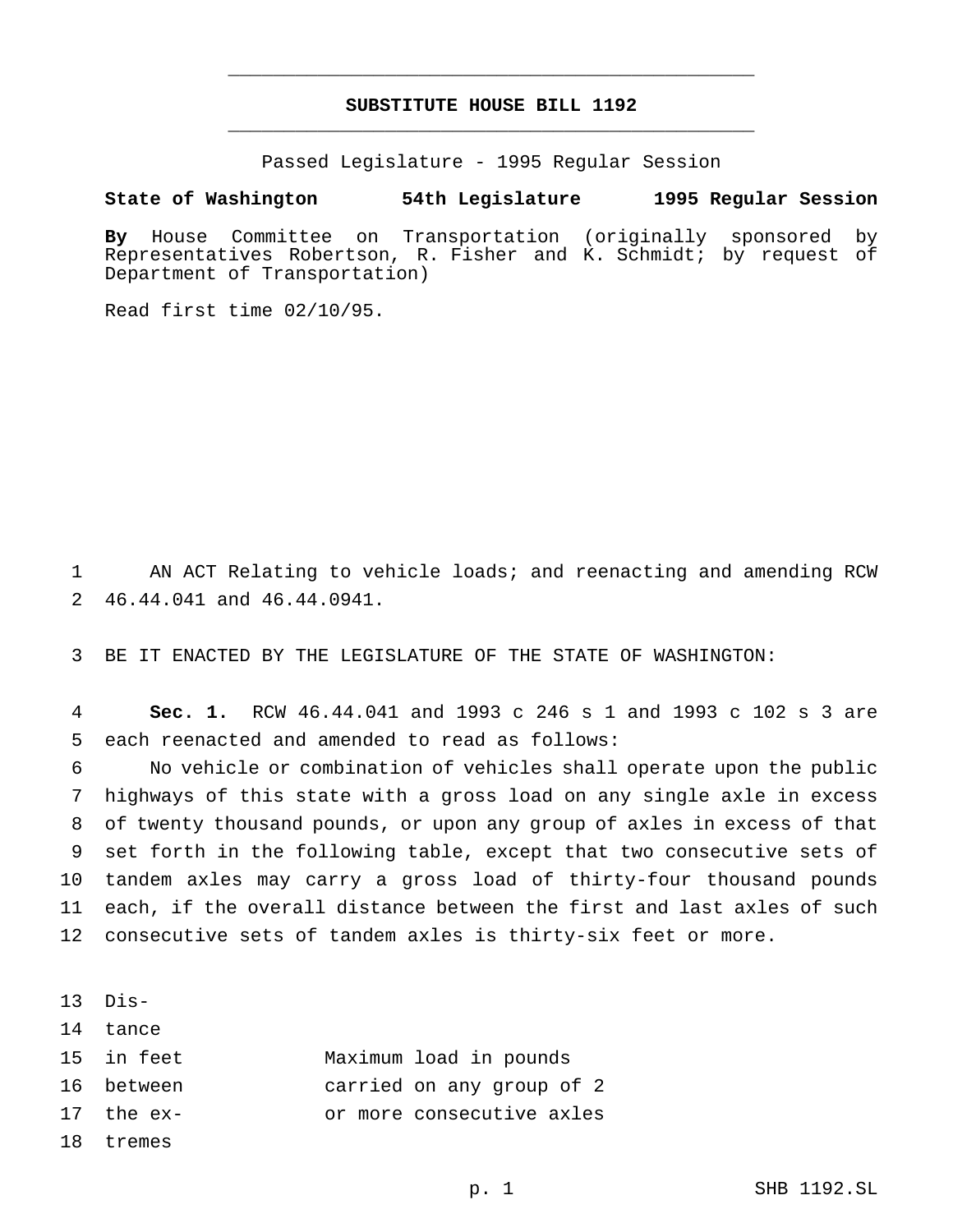| 1  | of any         |                           |               |                      |                             |        |        |        |       |
|----|----------------|---------------------------|---------------|----------------------|-----------------------------|--------|--------|--------|-------|
| 2  | group          |                           |               |                      |                             |        |        |        |       |
| 3  | of 2           |                           |               |                      |                             |        |        |        |       |
| 4  | or more        |                           |               |                      |                             |        |        |        |       |
| 5  | consecu-       |                           |               |                      |                             |        |        |        |       |
| 6  | tive           | 2                         | 3             | $\overline{4}$       | 5                           | 6      | 7      | 8      | 9     |
| 7  | axles          | axles                     | axles         | axles                | axles                       | axles  | axles  | axles  | axles |
| 8  | $\overline{4}$ | 34,000                    |               |                      |                             |        |        |        |       |
| 9  | 5              | 34,000                    |               |                      |                             |        |        |        |       |
| 10 | 6              | 34,000                    |               |                      |                             |        |        |        |       |
| 11 | 7              | 34,000                    |               |                      |                             |        |        |        |       |
| 12 |                | $((8 \t34,000 \t42,000))$ |               |                      |                             |        |        |        |       |
| 13 |                | 8 & less                  |               |                      |                             |        |        |        |       |
| 14 |                | 34,000 34,000             |               |                      |                             |        |        |        |       |
| 15 |                | more than 8               |               |                      |                             |        |        |        |       |
| 16 |                | 38,000 42,000             |               |                      |                             |        |        |        |       |
| 17 | 9              | 39,000 42,500             |               |                      |                             |        |        |        |       |
| 18 | 10             | 40,000 43,500             |               |                      |                             |        |        |        |       |
| 19 | 11             |                           | 44,000        |                      |                             |        |        |        |       |
| 20 | 12             |                           | 45,000 50,000 |                      |                             |        |        |        |       |
| 21 | 13             |                           | 45,500 50,500 |                      |                             |        |        |        |       |
| 22 | 14             |                           | 46,500 51,500 |                      |                             |        |        |        |       |
| 23 | 15             |                           | 47,000 52,000 |                      |                             |        |        |        |       |
| 24 | 16             |                           |               | 48,000 52,500 58,000 |                             |        |        |        |       |
| 25 | 17             |                           |               | 48,500 53,500 58,500 |                             |        |        |        |       |
| 26 | 18             |                           |               | 49,500 54,000 59,000 |                             |        |        |        |       |
| 27 | 19             |                           |               | 50,000 54,500 60,000 |                             |        |        |        |       |
| 28 | 20             |                           |               |                      | 51,000 55,500 60,500 66,000 |        |        |        |       |
| 29 | 21             |                           |               | 51,500 56,000 61,000 |                             | 66,500 |        |        |       |
| 30 | 22             |                           |               | 52,500 56,500 61,500 |                             | 67,000 |        |        |       |
| 31 | 23             |                           |               | 53,000 57,500 62,500 |                             | 68,000 |        |        |       |
| 32 | 24             |                           |               | 54,000 58,000 63,000 |                             | 68,500 | 74,000 |        |       |
| 33 | 25             |                           |               | 54,500 58,500 63,500 |                             | 69,000 | 74,500 |        |       |
| 34 | 26             |                           |               | 55,500 59,500 64,000 |                             | 69,500 | 75,000 |        |       |
| 35 | 27             |                           |               | 56,000 60,000 65,000 |                             | 70,000 | 75,500 |        |       |
| 36 | 28             |                           |               | 57,000 60,500 65,500 |                             | 71,000 | 76,500 | 82,000 |       |
| 37 | 29             |                           |               | 57,500 61,500 66,000 |                             | 71,500 | 77,000 | 82,500 |       |
| 38 | 30             |                           |               |                      | 58,500 62,000 66,500 72,000 |        | 77,500 | 83,000 |       |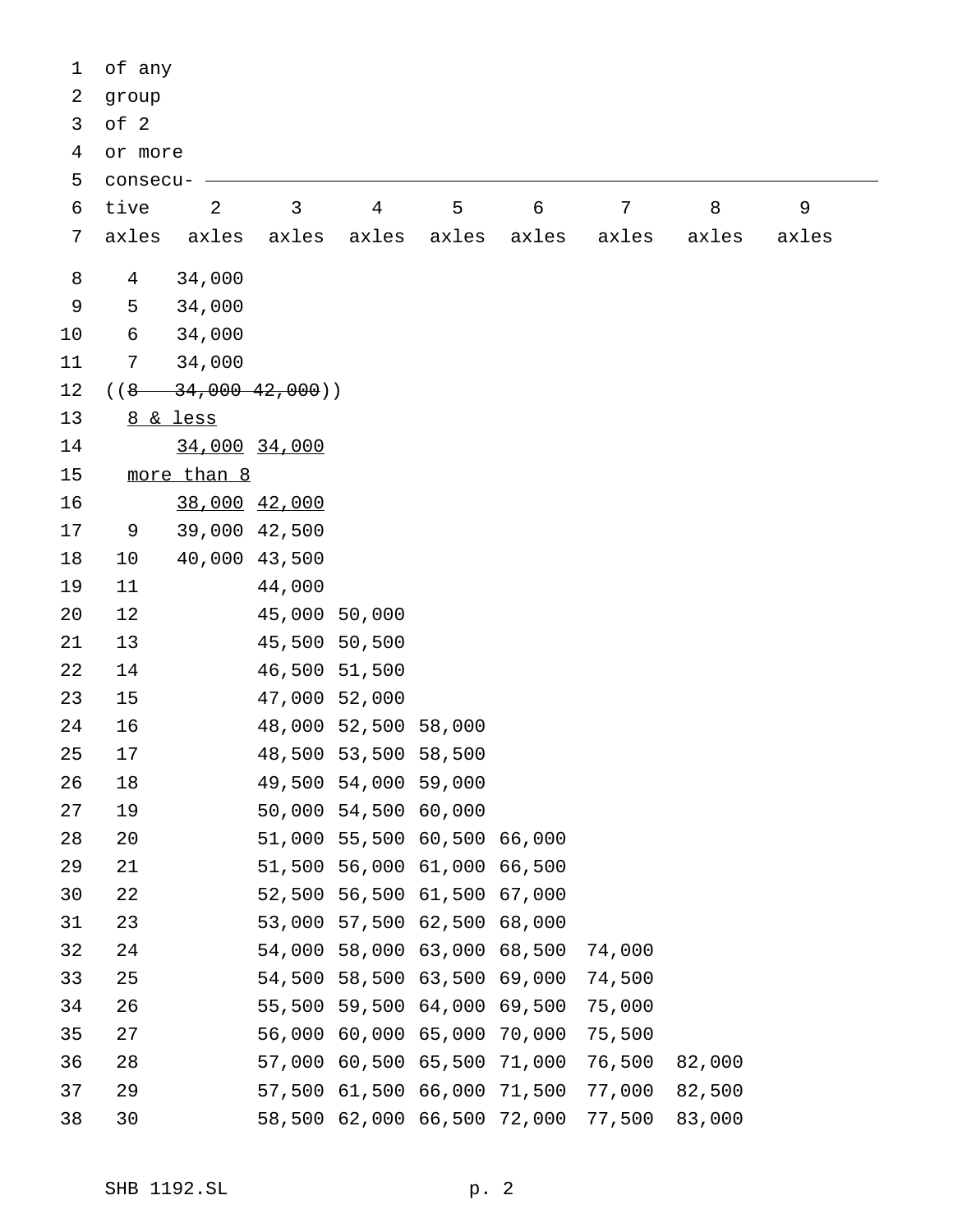| 1              | 31 | 59,000 |        | 62,500 67,500        | 72,500                              | 78,000 | 83,500                                     |                |
|----------------|----|--------|--------|----------------------|-------------------------------------|--------|--------------------------------------------|----------------|
| $\overline{2}$ | 32 | 60,000 | 63,500 | 68,000               | 73,000                              | 78,500 | 84,500                                     | 90,000         |
| 3              | 33 |        | 64,000 | 68,500               | 74,000                              | 79,000 | 85,000                                     | 90,500         |
| $\overline{4}$ | 34 |        | 64,500 | 69,000               | 74,500                              | 80,000 | 85,500                                     | 91,000         |
| 5              | 35 |        | 65,500 | 70,000               | 75,000                              | 80,500 | 86,000                                     | 91,500         |
| 6              | 36 |        | 66,000 | 70,500               | 75,500                              | 81,000 | 86,500                                     | 92,000         |
| 7              | 37 |        | 66,500 | 71,000               | 76,000                              | 81,500 | 87,000                                     | 93,000         |
| 8              | 38 |        | 67,500 | 71,500               | 77,000                              | 82,000 | 87,500                                     | 93,500         |
| 9              | 39 |        | 68,000 |                      | 72,500(( <del>77,000</del> ))82,500 |        | 88,500                                     | 94,000         |
| 10             |    |        |        |                      | 77,500                              |        |                                            |                |
| 11             | 40 |        | 68,500 | 73,000               | 78,000                              | 83,500 | 89,000                                     | 94,500         |
| 12             | 41 |        | 69,500 | 73,500               | 78,500                              | 84,000 | 89,500                                     | 95,000         |
| 13             | 42 |        | 70,000 | 74,000               | 79,000                              | 84,500 | 90,000                                     | 95,500         |
| 14             | 43 |        | 70,500 | 75,000               | 80,000                              | 85,000 | 90,500                                     | 96,000         |
| 15             | 44 |        | 71,500 | 75,500               | 80,500                              | 85,500 | 91,000                                     | 96,500         |
| 16             | 45 |        | 72,000 | 76,000               | 81,000                              | 86,000 | 91,500                                     | 97,500         |
| 17             | 46 |        | 72,500 | 76,500               | 81,500                              | 87,000 | 92,500                                     | 98,000         |
| 18             | 47 |        | 73,500 | 77,500               | 82,000                              | 87,500 | 93,000                                     | 98,500         |
| 19             | 48 |        | 74,000 | 78,000               | 83,000                              | 88,000 | 93,500                                     | 99,000         |
| 20             | 49 |        | 74,500 | 78,500               | 83,500                              | 88,500 | 94,000                                     | 99,500         |
| 21             | 50 |        | 75,500 | 79,000               | 84,000                              | 89,000 | 94,500                                     | 100,000        |
| 22             | 51 |        | 76,000 | 80,000               | 84,500                              | 89,500 | 95,000                                     | 100,500        |
| 23             | 52 |        | 76,500 | 80,500               | 85,000                              | 90,500 | 95,500                                     | 101,000        |
| 24             | 53 |        | 77,500 | 81,000               | 86,000                              | 91,000 | 96,500                                     | 102,000        |
| 25             | 54 |        |        | 78,000 81,500 86,500 |                                     | 91,500 |                                            | 97,000 102,500 |
| 26             | 55 |        |        | 78,500 82,500 87,000 |                                     | 92,000 |                                            | 97,500 103,000 |
| 27             | 56 |        |        | 79,500 83,000 87,500 |                                     | 92,500 |                                            | 98,000 103,500 |
| 28             | 57 |        |        |                      | 80,000 83,500 88,000 93,000         |        |                                            | 98,500 104,000 |
| 29             | 58 |        |        | 84,000 89,000        |                                     | 94,000 |                                            | 99,000 104,500 |
| 30             | 59 |        |        |                      |                                     |        | 85,000((89,000))94,500 99,500 105,500      |                |
| 31             |    |        |        |                      | 89,500                              |        |                                            |                |
| 32             | 60 |        |        | 85,500 90,000        |                                     |        | 95,000 100,500 105,500                     |                |
| 33             | 61 |        |        | 86,000 90,500        |                                     |        | 95,500 101,000 105,500                     |                |
| 34             | 62 |        |        | 91,000 96,000        |                                     |        | 86,500 101,500 105,500                     |                |
| 35             | 63 |        |        | 87,500 92,000        |                                     |        | 96,500 102,000 105,500                     |                |
| 36             | 64 |        |        |                      |                                     |        | 88,000 92,500 97,500 102,500 105,500       |                |
| 37             | 65 |        |        |                      |                                     |        | 88,500 93,000 98,000 103,000 105,500       |                |
| 38             | 66 |        |        |                      |                                     |        | $((89, 500)$ )93,50098,500 103,500 105,500 |                |
| 39             |    |        |        | 89,000               |                                     |        |                                            |                |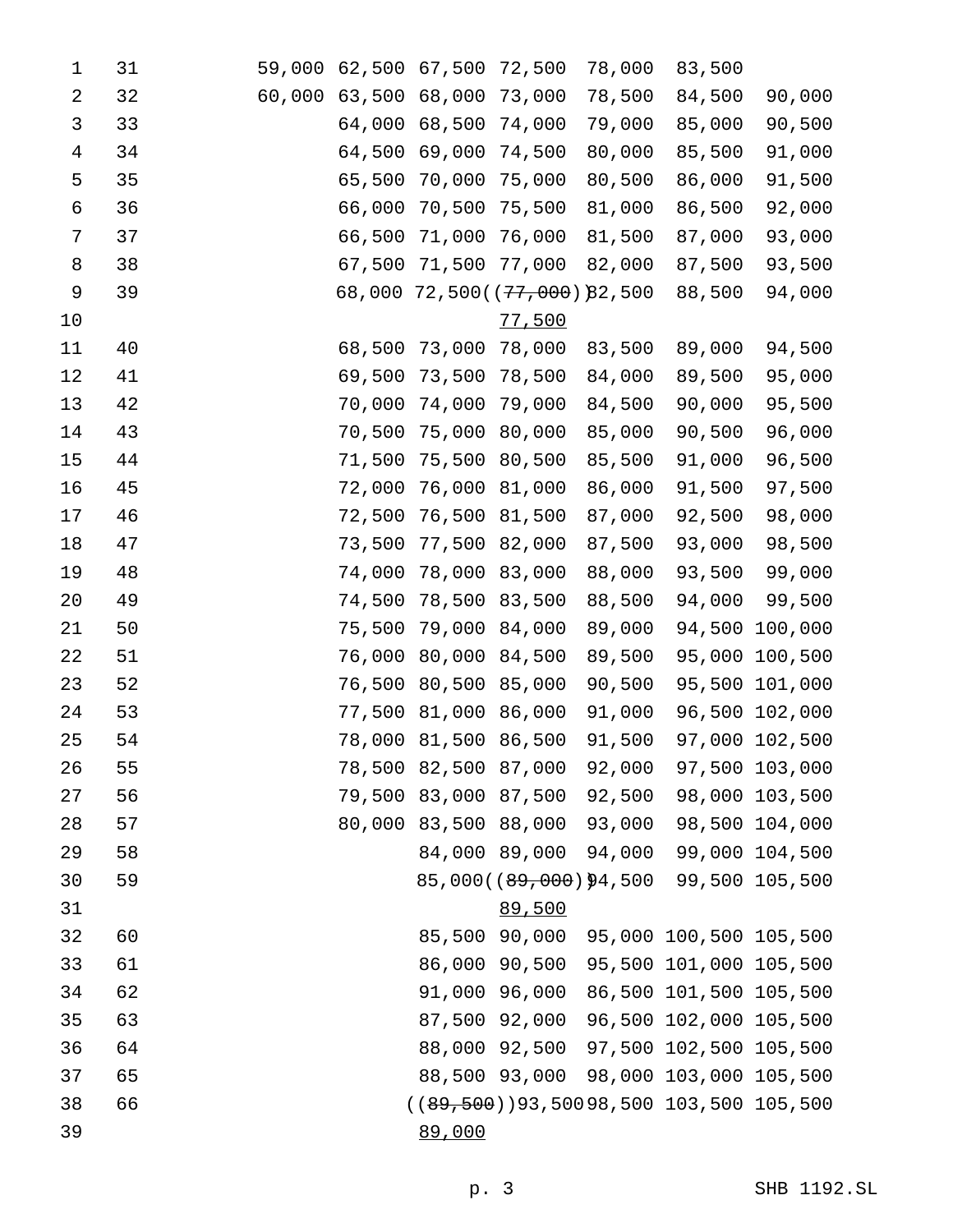| 1 67 |  |  | 90,000 94,000 99,000 104,500 105,500  |  |
|------|--|--|---------------------------------------|--|
| 2 68 |  |  | 90,500 95,000 99,500 105,000 105,500  |  |
| 3 69 |  |  | 91,000 95,500 100,000 105,500 105,500 |  |
| 4 70 |  |  | 92,000 96,000 101,000 105,500 105,500 |  |

 When inches are involved: Under six inches take lower, six inches or over take higher. The maximum load on any axle in any group of axles shall not exceed the single axle or tandem axle allowance as set forth in the table above.

 The maximum axle and gross weights specified in this section are subject to the braking requirements set up for the service brakes upon any motor vehicle or combination of vehicles as provided by law.

 Loads of not more than eighty thousand pounds which may be legally hauled in the state bordering this state which also has a sales tax, are legal in this state when moving to a port district within four miles of the bordering state except on the interstate system. This provision does not allow the operation of a vehicle combination consisting of a truck tractor and three trailers.

 Notwithstanding anything contained herein, a vehicle or combination of vehicles in operation on January 4, 1975, may operate upon the public highways of this state, including the interstate system within the meaning of section 127 of Title 23, United States Code, with an overall gross weight upon a group of two consecutive sets of dual axles which was lawful in this state under the laws, regulations, and procedures in effect in this state on January 4, 1975.

 **Sec. 2.** RCW 46.44.0941 and 1994 c 172 s 2 and 1994 c 59 s 1 are each reenacted and amended to read as follows:

 The following fees, in addition to the regular license and tonnage fees, shall be paid for all movements under special permit made upon state highways. All funds collected, except the amount retained by authorized agents of the department as provided in RCW 46.44.096, shall be forwarded to the state treasury and shall be deposited in the motor vehicle fund:

 All overlegal loads, except overweight, single trip ........................ \$ 10.00 Continuous operation of overlegal loads having either overwidth or overheight features only, for a period not to exceed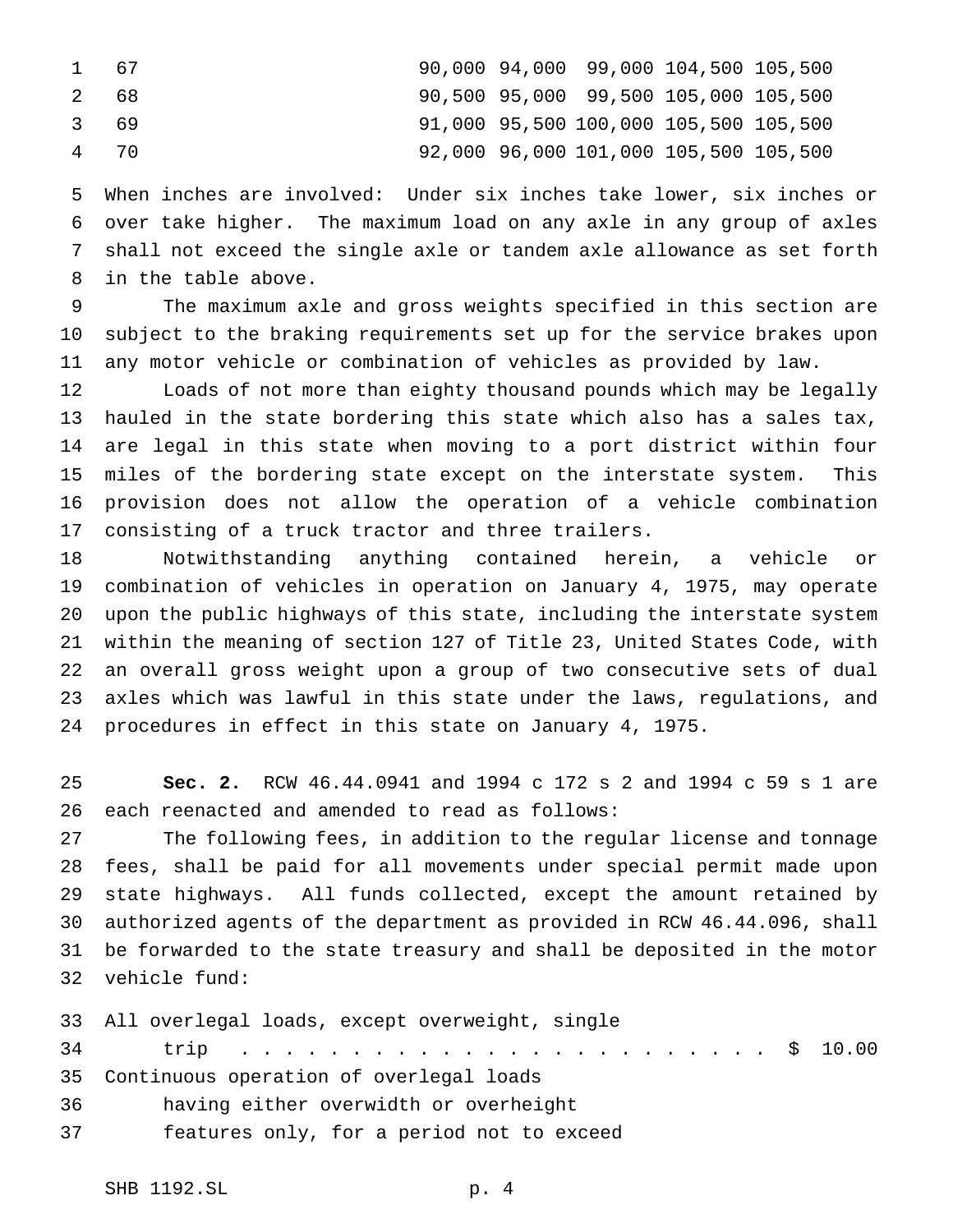| 1  | 20.00<br>thirty days<br>\$                                                                                               |
|----|--------------------------------------------------------------------------------------------------------------------------|
| 2  | Continuous operations of overlegal loads                                                                                 |
| 3  | having overlength features only, for a                                                                                   |
| 4  | 10.00<br>period not to exceed thirty days<br>\$<br>$\mathcal{L} = \mathcal{L} = \mathcal{L} = \mathcal{L} = \mathcal{L}$ |
| 5  | Continuous operation of a combination of                                                                                 |
| 6  | vehicles having one trailing unit that                                                                                   |
| 7  | exceeds fifty-three feet and is not                                                                                      |
| 8  | more than fifty-six feet in length, for                                                                                  |
| 9  | \$100.00<br>a period of one year<br>.                                                                                    |
| 10 | Continuous operation of a combination of                                                                                 |
| 11 | vehicles having two trailing units                                                                                       |
| 12 | which together exceed sixty-one feet and                                                                                 |
| 13 | are not more than sixty-eight feet in                                                                                    |
| 14 | length, for a period of one year<br>\$100.00<br>and the state of the state                                               |
| 15 | Continuous operation of a three-axle fixed                                                                               |
| 16 | load vehicle having less than 65,000                                                                                     |
| 17 | pounds gross weight, for a period not                                                                                    |
| 18 | to exceed thirty days<br>70.00<br>Ŝ.                                                                                     |
| 19 | Continuous operation of a four-axle fixed load                                                                           |
| 20 | vehicle meeting the requirements of                                                                                      |
| 21 | RCW 46.44.091(1) and weighing less than                                                                                  |
| 22 | 86,000 pounds gross weight, not to exceed                                                                                |
| 23 | 90.00<br>thirty days<br>S.<br><u>na mana sa sana sa sa sa sa sa sa sa sa</u>                                             |
| 24 | Continuous movement of a mobile home or manufactured home                                                                |
| 25 | having nonreducible features not to                                                                                      |
| 26 | exceed eighty-five feet in total length and                                                                              |
| 27 | fourteen feet in width, for a period of                                                                                  |
| 28 | \$150.00<br>one year<br>.                                                                                                |
| 29 | Continuous operation of a two or three-axle                                                                              |
| 30 | collection truck, actually engaged in the                                                                                |
| 31 | collection of solid waste or recyclables,                                                                                |
| 32 | or both, under chapter 81.77 or 35.21 RCW                                                                                |
| 33 | or by contract under RCW 36.58.090, for                                                                                  |
| 34 | one year with an additional six thousand                                                                                 |
| 35 | pounds more than the weight authorized in                                                                                |
| 36 | RCW 46.16.070 on the rear axle of a two-axle                                                                             |
| 37 | truck or eight thousand pounds for the tandem                                                                            |
| 38 | axles of a three-axle truck. RCW 46.44.041                                                                               |
| 39 | and 46.44.091 notwithstanding, the tire limits                                                                           |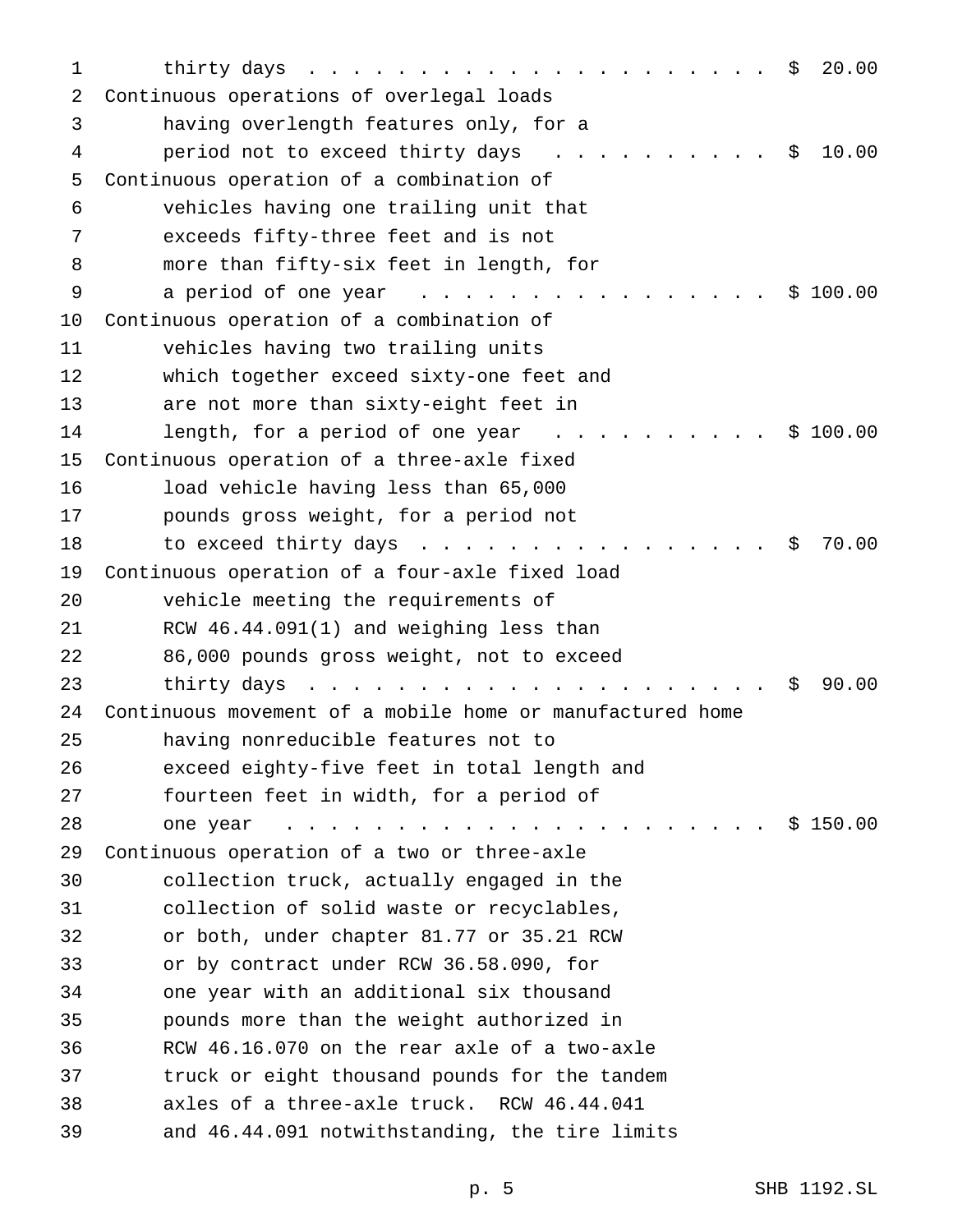| $\mathbf{1}$ | specified in RCW 46.44.042 apply, but none of                                  |
|--------------|--------------------------------------------------------------------------------|
| 2            | the excess weight is valid or may be permitted                                 |
| 3            | on any part of the federal interstate highway                                  |
| 4            | 42.00<br>Ş.<br>system                                                          |
| 5            | per thousand pounds                                                            |
| 6            | The department may issue any of the above-listed permits that                  |
| 7            | involve height, length, or width for an expanded period of consecutive         |
| 8            | months, not to exceed one year.                                                |
| 9            | Continuous operation of farm implements under a permit issued as               |
| $10 \,$      | authorized by RCW 46.44.140 by:                                                |
| 11           | (1) Farmers in the course of farming activities,                               |
| 12           | for any three-month period $\ldots$<br>10.00<br>Ş.                             |
| 13           | (2) Farmers in the course of farming activities,                               |
| 14           | for a period not to exceed one year $\ldots$<br>25.00<br>Ş.                    |
| 15           | (3) Persons engaged in the business of the                                     |
| 16           | sale, repair, or maintenance of such                                           |
| 17           | 25.00<br>farm implements, for any three-month period<br>\$                     |
| 18           | (4) Persons engaged in the business of the                                     |
| 19           | sale, repair, or maintenance of such                                           |
| 20           | farm implements, for a period not to                                           |
| 21           | 100.00<br>exceed one year<br>Ŝ.                                                |
| 22           | Overweight Fee Schedule                                                        |
| 23           | ((Weight over total registered                                                 |
| 24           | gross weight.                                                                  |
| 25           | Fee per                                                                        |
| 26           | mile on                                                                        |
| 27           | state                                                                          |
| 28           | highways                                                                       |
| 29           | $\frac{1}{5}$ .07<br>$1-5.999$ pounds                                          |
| 30           | $-6,000 - 11,999$ pounds<br>-\$−<br><del>.14</del><br>$\overline{\phantom{a}}$ |
| 31           | -\$—<br>- 21<br>$\overline{\phantom{a}}$<br>$\overline{\phantom{a}}$           |
| 32           | <del>. 35</del><br>-\$−                                                        |
| 33           | $\frac{1}{5}$ . 49                                                             |
| 34           | -\$−<br><del>. 63</del>                                                        |
| 35           | <del>36,000-41,999 pounds</del><br><del>s</del> .84                            |
| 36           | 42,000-47,999 pounds<br><del>\$1.05</del>                                      |
| 37           |                                                                                |
|              |                                                                                |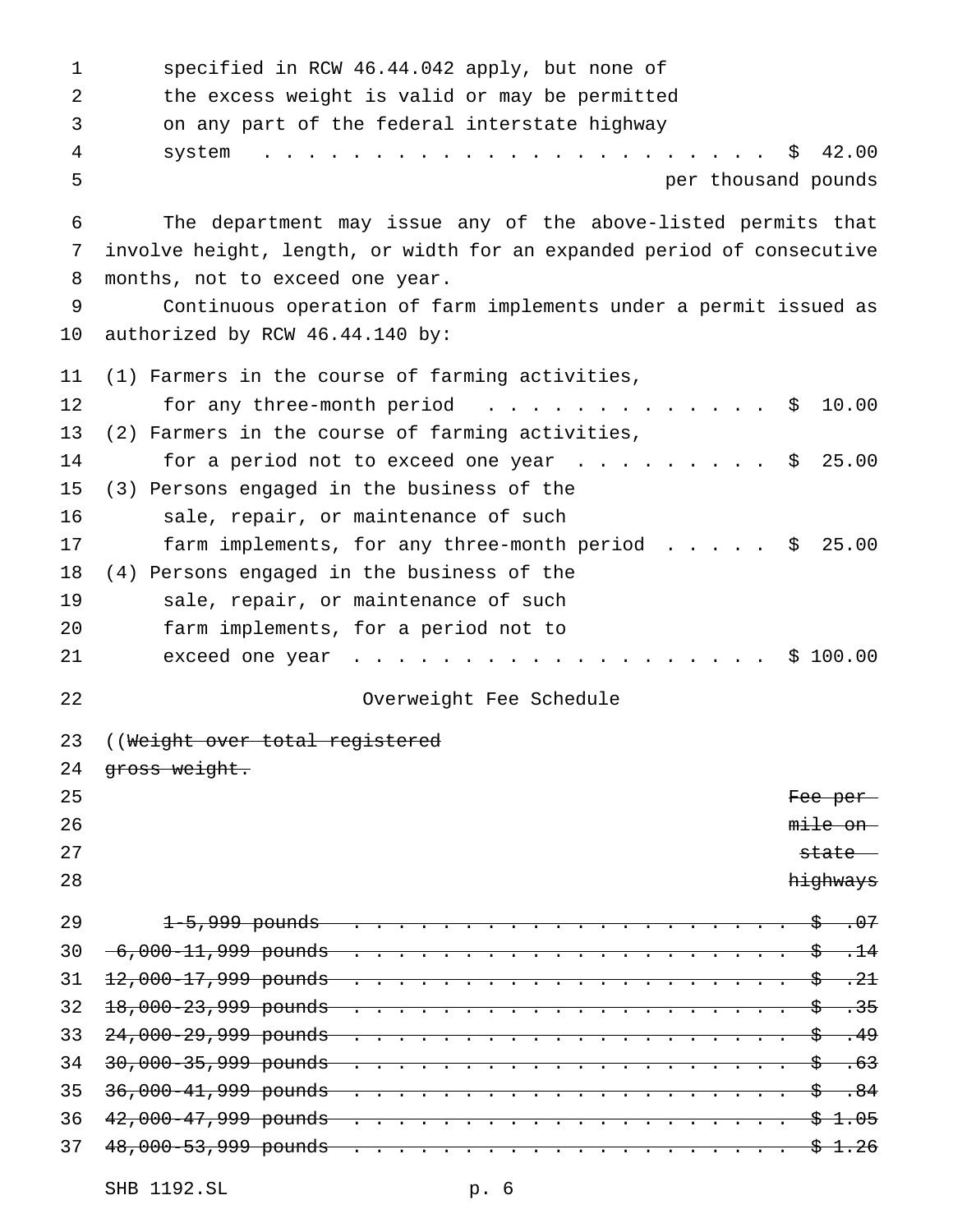| $\mathbf{1}$   |                                                                        |  |                |
|----------------|------------------------------------------------------------------------|--|----------------|
| $\overline{2}$ |                                                                        |  |                |
| 3              |                                                                        |  |                |
| 4              |                                                                        |  |                |
| 5              |                                                                        |  |                |
| 6              | Excess weight over legal capacity,                                     |  | Cost per mile. |
| 7              | as provided in RCW 46.44.041.                                          |  |                |
|                |                                                                        |  |                |
| 8              | $0-9,999$ pounds $5.07$                                                |  |                |
| 9              | 10,000-14,999 pounds                                                   |  | $$-.14$        |
| 10             | 15,000-19,999 pounds \$ .21                                            |  |                |
| 11             | 20,000-24,999 pounds                                                   |  | $$-.28$        |
| 12             | 25,000-29 <u>,999 pounds</u>                                           |  | $$-.35$        |
| 13             | 30,000-34 <u>,999 pounds</u>                                           |  | $$-.49$        |
| 14             | $35,000-39,999$ pounds \$ .63                                          |  |                |
| 15             | 40,000-44,999 pounds                                                   |  | <u>\$.79</u>   |
| 16             |                                                                        |  |                |
| 17             | 50,000-54,999 pounds                                                   |  | \$1.14         |
| 18             | $55,000 - 59,999$ pounds \$ 1.35                                       |  |                |
| 19             | 60,000-64 <u>,999 pounds</u>                                           |  | \$1.56         |
| 20             | 65,000-69,999 pounds \$ 1.77                                           |  |                |
| 21             | $70,000-74,999$ pounds \$ 2.12                                         |  |                |
| 22             | 75,000-79,999 pounds \$ 2.47                                           |  |                |
| 23             | 80,000-84,999 pounds \$ 2.82                                           |  |                |
| 24             | 85,000-89,999 pounds \$ 3.17                                           |  |                |
| 25             | 90,000-94,999 pounds \$ 3.52                                           |  |                |
| 26             | $95,000-99,999$ pounds                                                 |  | <u>\$3.87</u>  |
| 27             | $100,000$ pounds \$ 4.25                                               |  |                |
|                |                                                                        |  |                |
| 28             | The fee for weights in excess of $100,000$ pounds is \$4.25 plus fifty |  |                |
| 29             | cents for each 5,000 pound increment or portion thereof exceeding      |  |                |
| 30             | 100,000 pounds.                                                        |  |                |

 PROVIDED: (a) The minimum fee for any overweight permit shall be \$14.00, (b) the fee for issuance of a duplicate permit shall be \$14.00, (c) when computing overweight fees prescribed in this section or in RCW 46.44.095 that result in an amount less than even dollars the fee shall be carried to the next full dollar if fifty cents or over and shall be reduced to the next full dollar if forty-nine cents or under.